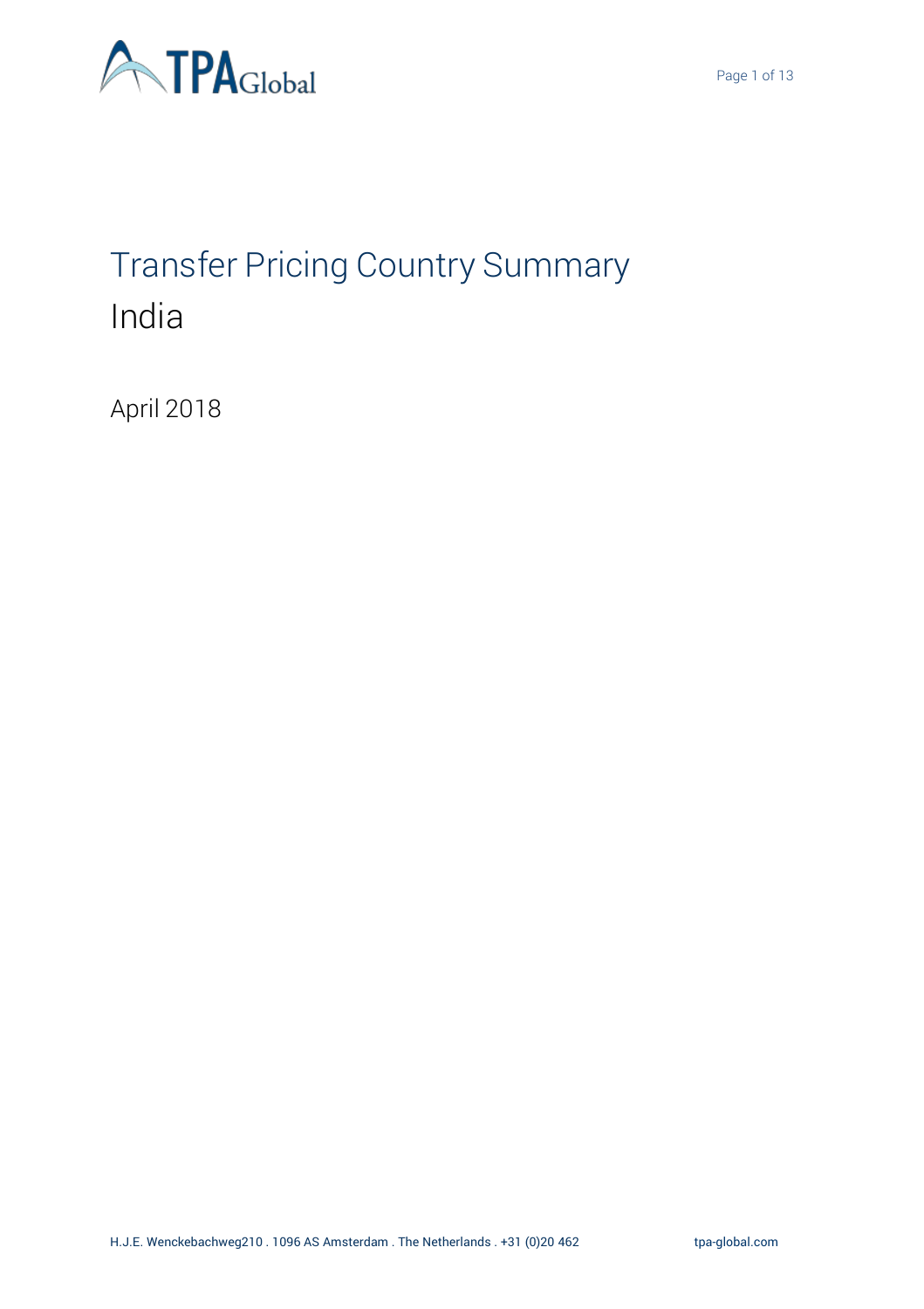

# **Legislation**

### Existence of Transfer Pricing Laws/Guidelines

Section 92 of the Income-tax Act, 1961 requires international transactions or specified domestic transactions to be arm's length in nature when occurring between associated enterprises. The provisions shall not apply for determination of allowance for any expense or interest expense allocated or apportioned, if it has the effect of reducing the income chargeable to tax or increasing the loss in respect of the previous year in which the international transaction was entered into. Specified Domestic Transactions would only be covered if the aggregate of such transactions entered into exceeds INR 200 million with effect from FY 2015-16; the said limit was INR 50 million for FY 2012-13 and FY 2013-14.

#### Finance Act 2017 has made the amendment in the definition of Specified domestic transaction –

The CBDT has deleted clause (i) of section 92BA of the Income Tax Act, which read as "the expenditure in respect of which payment has been made or is to be made to a person referred to in clause (b) of Sub section (2) of Section 40A of income tax act". This has now been omitted from the definition of Specified Domestic Transaction.

Under Section 92D, the enterprise is required to maintain the prescribed documentation in support of the arm's length price of the international transactions. In addition, Section 92E requires a report from a chartered accountant that discloses factual information on the international related party transactions and Specified Domestic Transactions, including the price and method used in arriving at the arm's length price and stating an opinion as to whether the prescribed method has been followed.

## Definition of Related Party

Section 92A describes basic and additional conditions under which two parties are deemed to be associated ('associated enterprises' or 'AEs'):

#### Basic conditions:

▪ One enterprise participates directly or indirectly in the management, control or capital of the other enterprise; or

#### Additional conditions:

- One enterprise holds, directly or indirectly, 26% or more voting power in another enterprise;
- One enterprise or person holds, directly or indirectly, 26% or more voting power in two enterprises;
- One enterprise participates, directly or indirectly or through one or more intermediaries, in the management or control of the other enterprise;
- One enterprise advances a loan constituting not less than 51% of book value of the total assets of another enterprise;
- One enterprise guarantees not less than 10% of the total borrowings of another enterprise;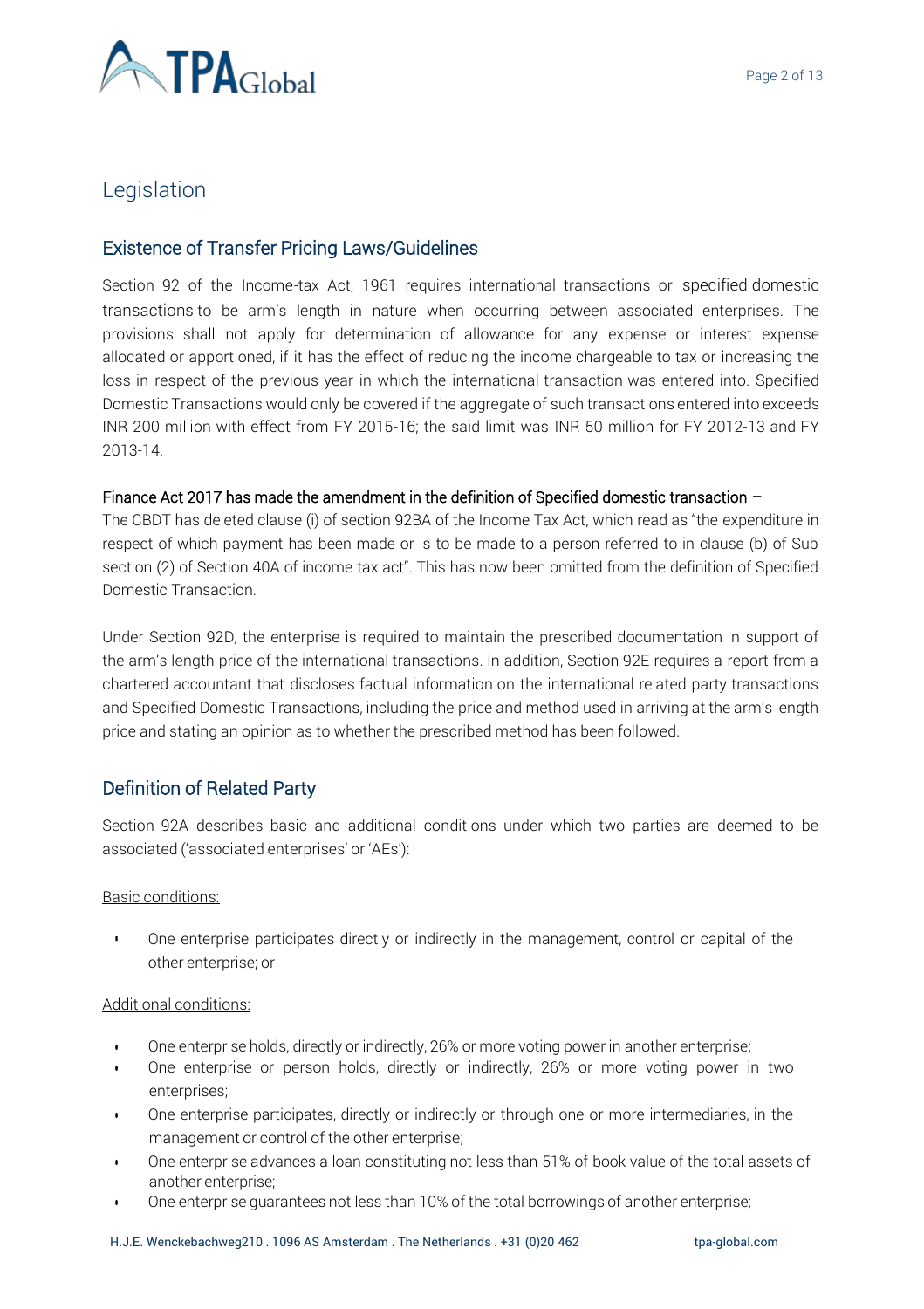

- More than half of the board of directors or one or more executive directors of one enterprise are appointed by the other enterprise;
- More than half of the board of directors or one or more executive directors of the two enterprise are appointed by the same person(s);
- One enterprise has complete dependence on the other for intellectual property rights;
- 90% or more of the raw material used by one enterprise is supplied by the other enterprise or the persons specified by such other enterprise;
- One enterprise sells to the other enterprise or to a person specified by the other enterprise,where the prices or other conditions are influenced by the other enterprise;
- One enterprise is controlled by an individual and the other enterprise is controlled by such an individual or his relative or jointly by an individual and his relative;
- One enterprise is controlled by Hindu Undivided Family (HUF) and the other enterprise is controlled by a member of HUF or by a relative of such a member or jointly by a member of HUF and his relative;
- One enterprise is a firm/association of persons (AOP)/body of individuals (BOI) and the other enterprise holds not less than 10% interest in such a firm/AOP/BOI; or
- The two enterprises have a relationship of mutual interest, as may be prescribed.

It should be noted that a transaction entered into by a taxpayer with persons other than an AE would be required to comply with the arm's length standard if there exists a prior agreement in relation to the said transaction or the terms of the said transaction are determined in substance between the taxpayer and the AE.

## Transfer Pricing Scrutiny

There is a high risk of transfer pricing scrutiny assessment for companies with cross-border related party transactions where the addition in earlier assessment years on a recurring issue of law or fact exceeds INR 100 million and where:

- a. Such an addition in assessment has become final as no further appeal was/has been filed;or
- b. Such an addition has been confirmed at any stage of appellate process in favour of revenue and assessee has not filed further appeal; or
- c. Such an addition has been confirmed at 1st stage appeal in favour of revenue or subsequently and further appeal of assessee is pending.

The current threshold detailed above is based on an internal instruction by Central Board of Direct Taxes for selecting the cases for transfer pricing scrutiny. The transfer pricing scrutiny assessment order is to be passed within 30 months from the end of the assessment year in which the income was first assessable(applicable from A/Y 2018-19).

An appeal against the order of the transfer pricing audit lies with the Commissioner (Appeals) and further appeals lies with the Tribunal, High Court and Supreme Court respectively. However, taxpayers for whom transfer pricing adjustments have been proposed can file objections against adjustment before the Dispute Resolution Panel for a speedier resolution of the dispute. An appeal against the order of the Dispute Resolution Panel lies with the Tribunal.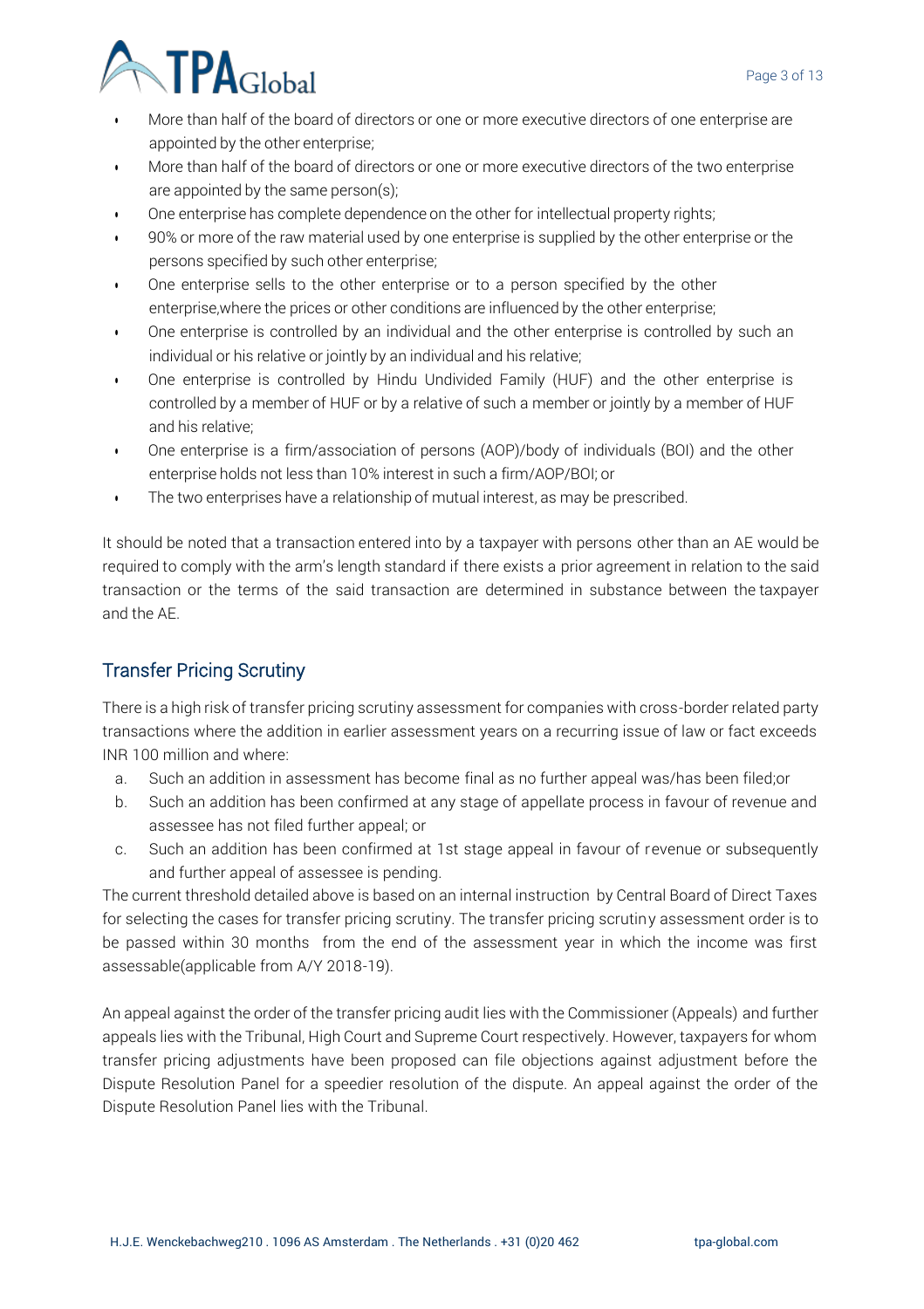

The sequence of dispute resolution forums available to tax payers in India is depicted below:



## **Penalties**

New section 257B added penalties for failure on furnishing a report or for furnishing an inaccurate report under section 286 of the Act. The below table provides the penalties established:

| No. | <b>Particulars</b>                         | Fault                   | Penalty                |
|-----|--------------------------------------------|-------------------------|------------------------|
| 1   | Non-furnishing the Country by Country      | Less than a month       | INR 5.000 per day      |
|     | report by Indian parent or the alternate   | from due date           |                        |
|     | reporting entity resident in India         | More than a month       | INR 15.000 per day     |
|     |                                            | from due date           | for a period           |
|     |                                            |                         | exceeding a month      |
|     |                                            | Continuing default      | INR 50.000 per day     |
|     |                                            | beyond service of       | from the date of       |
|     |                                            | penalty order           | service of the penalty |
|     |                                            |                         | order                  |
| 2   | Non-submission of information              | Before initial request  | INR 5.000 per day      |
|     |                                            | date                    |                        |
|     |                                            | Continuing default      | INR 50.000 per day     |
|     |                                            | beyond service of       | from the date of       |
|     |                                            | penalty order           | service of the penalty |
|     |                                            |                         | order                  |
| 3   | Provision of inaccurate information in the | Taxpayer is aware of    |                        |
|     | Country by Country Report                  | inaccuracy at time of   |                        |
|     |                                            | furnishing the report   |                        |
|     |                                            | but fails to inform the |                        |
|     |                                            | prescribed authority    |                        |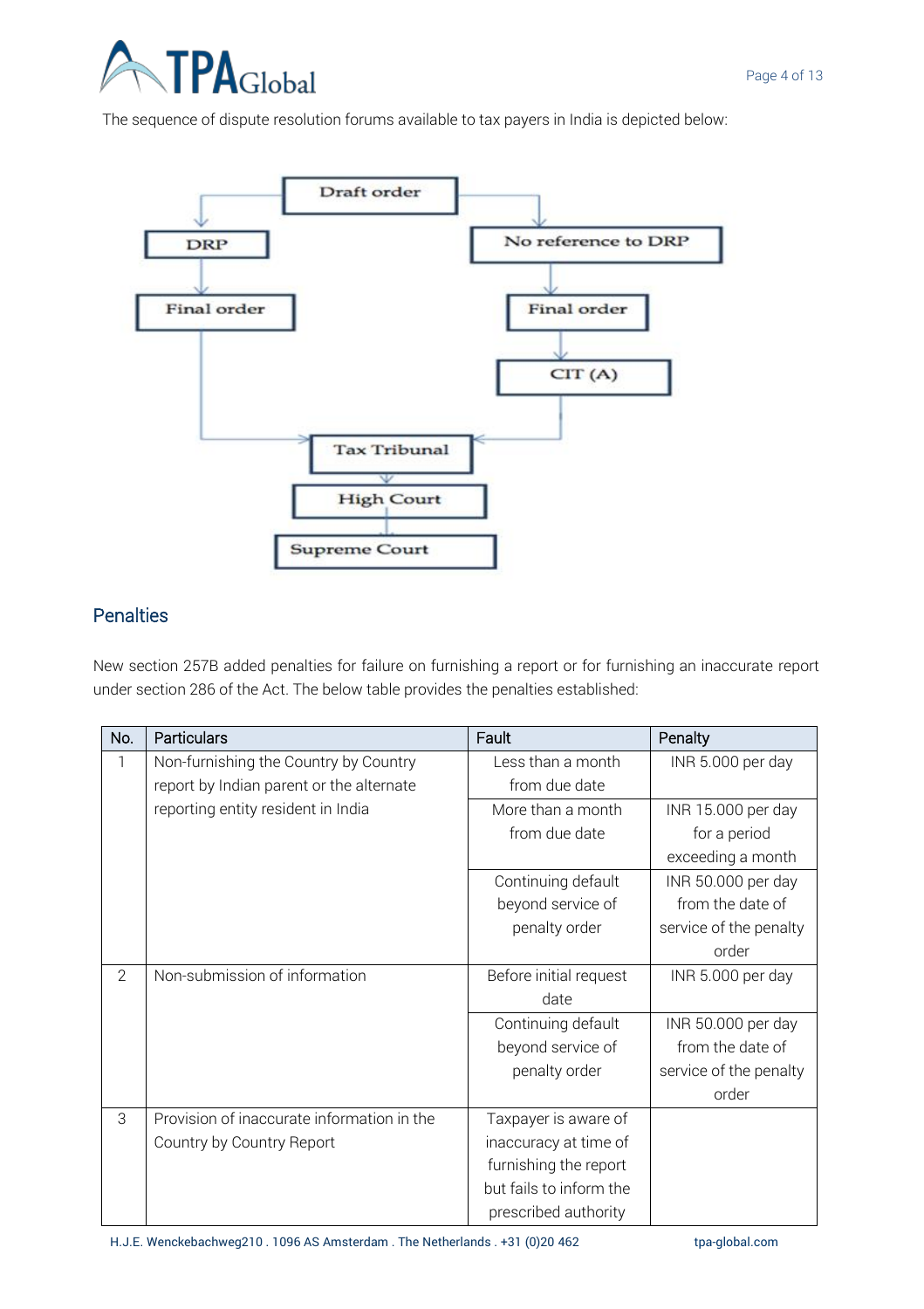

|   |                                            | Inaccuracy discovered    | INR 500.000 |
|---|--------------------------------------------|--------------------------|-------------|
|   |                                            | after filling and        |             |
|   |                                            | taxpayer fails to inform |             |
|   |                                            | and furnish correct      |             |
|   |                                            | report within 15 days of |             |
|   |                                            | such discovery           |             |
|   |                                            | Furnishing of            |             |
|   |                                            | inaccurate information   |             |
|   |                                            | of document in           |             |
|   |                                            | response to notice       |             |
|   |                                            | issued                   |             |
| 4 | Non-furnishing of prescribed information   | Taxpayer fails to        |             |
|   | and document with the prescribed authority | furnish the information  | INR 500.000 |
|   |                                            | and document with the    |             |
|   |                                            | prescribed authority     |             |
| 5 | Failure to furnish the Master File         | Taxpayer fails to        |             |
|   |                                            | furnish the information  | INR 500.000 |
|   |                                            | and document with the    |             |
|   |                                            | prescribed authorigy     |             |

## Advance Pricing Agreement (APA)

APA Provisions were introduced in the Indian Union Budget of 2012; detailed rules in this regard were also notified in notification no. 36 of 2012 dated 30 August 2012. The option of entering into an APA is applicable only for international transactions and not for SDTs. APA is an advance price agreement between CBDT and any person determining the arm's length price in advance, in relation to an international transaction to be entered by that person for the period specified by the APA. APAs can be unilateral, bilateral or multilateral and taxpayers have the option to convert unilateral APA applications into bilateral before they are agreed or conclude.

The APAs are valid for not more than 5 years. The provisions also contemplate the APA to provide for a roll back mechanism for a period up to 4 prior years from the first year of the APA. Therefore, the combined impact of an APA with rollback provisions is tax certainty for 9 years.

The taxpayer may first undertake pre-filing consultations, which may be done on an anonymous basis, prior to filing a formal APA application and it is also required to file an Annual Compliance Report (ACR) during the applicability of the APA. ACR may be subject to scrutiny by the Indian Revenue Authority.

The stages involved in an APA process in India is as follows: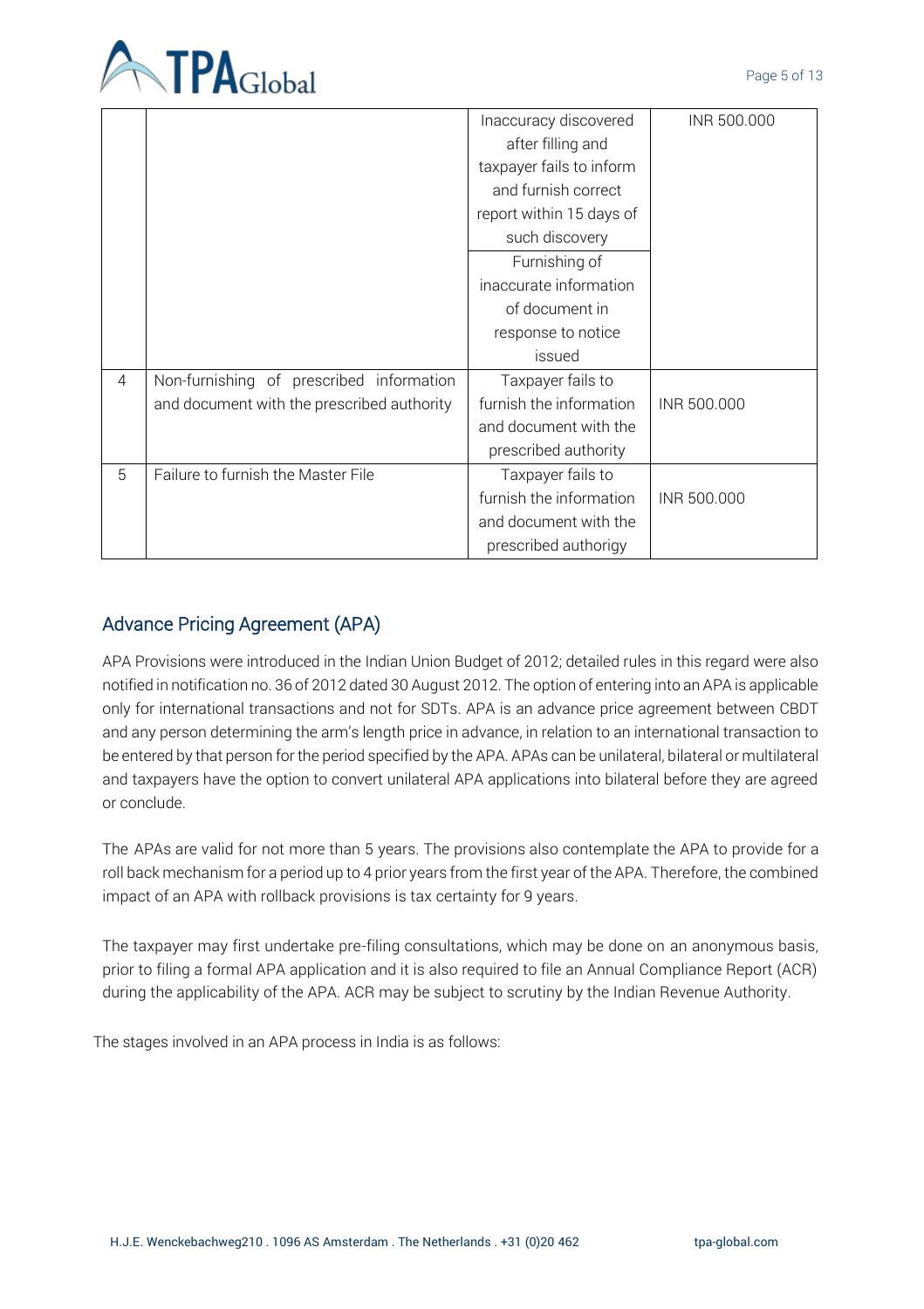

| <b>Pre-filling</b>                                                                                                                                                                                        | <b>APA</b> request                                                                                                                      | <b>Evaluation and negotiation -</b><br>agreement                                                                                                                        | <b>Execution and monitoring</b>                                                                               |
|-----------------------------------------------------------------------------------------------------------------------------------------------------------------------------------------------------------|-----------------------------------------------------------------------------------------------------------------------------------------|-------------------------------------------------------------------------------------------------------------------------------------------------------------------------|---------------------------------------------------------------------------------------------------------------|
| - Strategy development<br>- Unilateral v. bilateral<br>- Rollback evaluation<br>- Optional pre-filling meeting<br>(anonymous allowed)<br>- Business overview and<br>proposed international<br>transaction | - Industry overview<br>- Supply chain overview<br>- FAR analysis<br>- Economic analyses<br>- Proposed terms<br>- Processing application | - Field work i.e. meetings.<br>- Further documents and information<br>- Government to government process<br>- Critical assumptions<br>- Drafting and conclusion of APAs | - Annual compliance report record<br>keeping.<br>- Compliance audit<br>- Revision or cancelation<br>- Renewal |

The table and below depict the number of Agreements that have been entered up to April 2072, year-wise:

| <b>Fiscal Year</b> | Agreements signed |
|--------------------|-------------------|
| $2013 - 14$        |                   |
| 2014-15            |                   |
| 2015-16            | 55                |
| 2016-17            | 88                |
| Total              | 153               |

 Source: *Advance Pricing Agreement (APA) Programme of India, Annual Report 2016-17, Central Board of Direct Taxes April 2017 [https://www.incometaxindia.gov.in/Lists/Latest%20News/Attachments/161/Advance-Pricing-Agreement-01-](https://www.incometaxindia.gov.in/Lists/Latest%20News/Attachments/161/Advance-Pricing-Agreement-01-05-2017.pdf) [05-2017.pdf](https://www.incometaxindia.gov.in/Lists/Latest%20News/Attachments/161/Advance-Pricing-Agreement-01-05-2017.pdf)*

## Safe Harbor

As per section 92CB Safe Harbor rules means binding rules laid under law which obliges income-tax authorities to accept the transfer price declared by the assesse. CBDT has been empowered to make safe harbor rules and on 18 September 2013 issued the final following Safe Harbor Rules:

| No.<br>of<br><b>EIT</b> | Eligible International Transaction<br>(EIT)                                                                  | <b>Threshold limit</b><br>prescribed                        | Safe harbor margin                                                                  |
|-------------------------|--------------------------------------------------------------------------------------------------------------|-------------------------------------------------------------|-------------------------------------------------------------------------------------|
|                         | Provision of software development<br>services other than contract R&D<br>with insignificant risks.           | Up to INR 1 billion                                         | 17% or more of Operating<br>Profit Margin to Operating<br>Expenses                  |
| $\overline{2}$          |                                                                                                              | Above INR 1 billion but<br>does not exceed INR 2<br>billion | 18% or more of Operating<br>Profit Margin to Operating<br>Expenses                  |
| 3                       | Provision<br>of<br>information<br>technology enabled services other                                          | Up to INR 1 billion                                         | 20%<br>or more<br>total<br>on<br>operating costs                                    |
| $\overline{4}$          | than<br>R&D<br>with<br>contract<br>insignificant risks.                                                      | Above INR 1 billion but<br>does not exceed INR 2<br>billion | 18% or more of Operating<br>Profit Margin to Operating<br>Expenses                  |
| 5                       | Provision information technology<br>enabled services being knowledge<br>outsourcing<br>services<br>processes | Up to INR 2 billion                                         | Operating Profit margin to<br>Operating Expenses can<br>be declared by the eligible |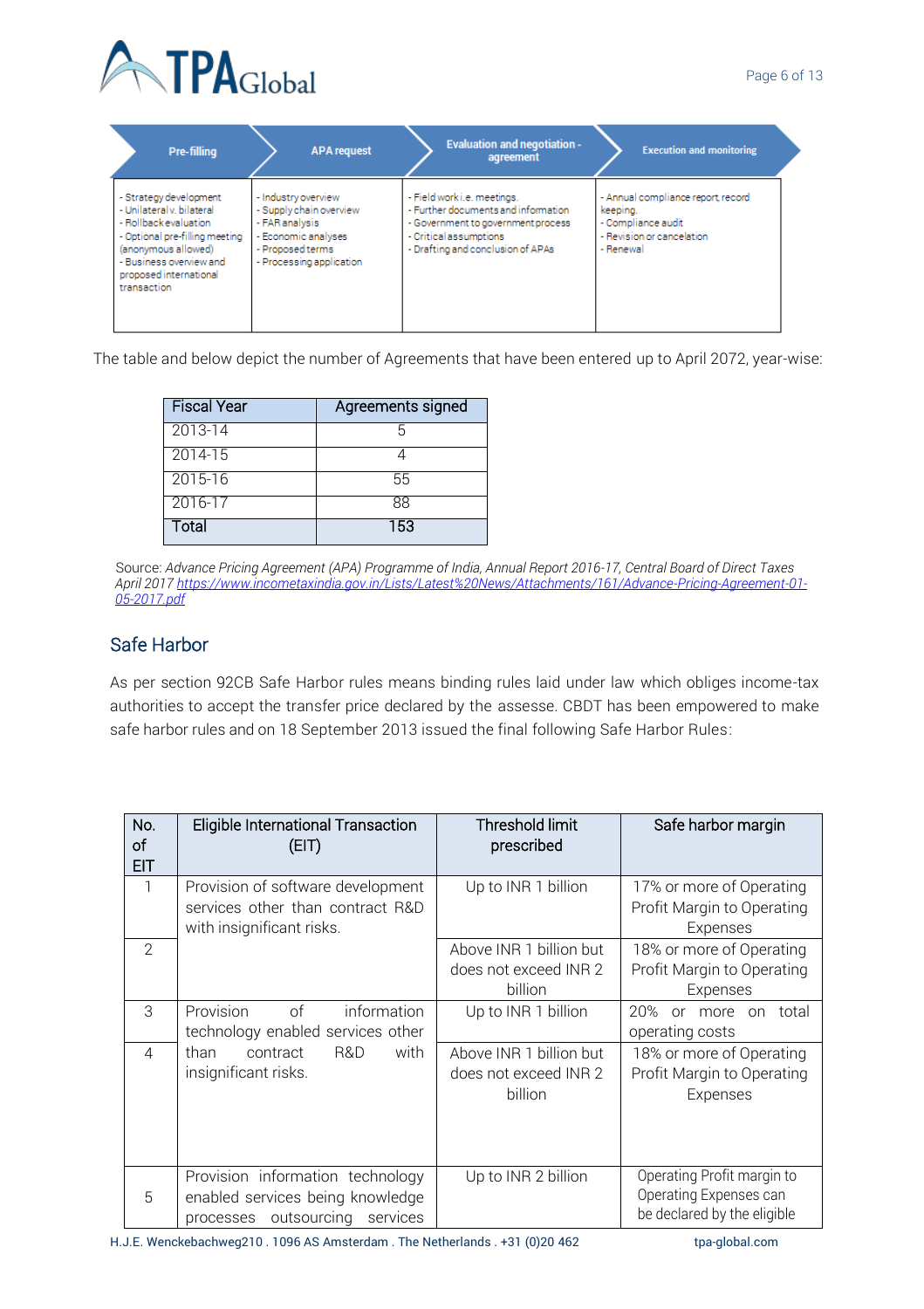

|   | with insignificant risks            |                   | assessee as under: |                                                              |
|---|-------------------------------------|-------------------|--------------------|--------------------------------------------------------------|
|   |                                     |                   | Employee           | <b>Operating</b>                                             |
|   |                                     |                   | cost to            | profit                                                       |
|   |                                     |                   | <b>Operating</b>   | margin to                                                    |
|   |                                     |                   | <b>Expense</b>     | <b>Operating</b>                                             |
|   |                                     |                   |                    | <b>Expense</b>                                               |
|   |                                     |                   | $0 - 40%$          | not less                                                     |
|   |                                     |                   |                    | than 18%                                                     |
|   |                                     |                   | 40% -              | not less                                                     |
|   |                                     |                   | 60%                | than 21%                                                     |
|   |                                     |                   | more               | not less                                                     |
|   |                                     |                   | than 60%           | than 24%                                                     |
|   | of intra-group<br>Advancing<br>loan |                   |                    | Interest rate is equal to or<br>greater than 1 year marginal |
| 6 | denominated in Indian Rupees        |                   |                    | cost of funds lending rate of SBI                            |
|   |                                     | No treshold limit |                    | as on 1st April of the relevant                              |
|   |                                     |                   | Previous year plus |                                                              |
|   |                                     |                   | AE has             | SBI rate                                                     |
|   |                                     |                   | Crisil             | mentioned                                                    |
|   |                                     |                   | rating             | above Plus                                                   |
|   |                                     |                   | between            | Basis                                                        |
|   |                                     |                   |                    | points                                                       |
|   |                                     |                   | AAA to A,          | 175 Basis                                                    |
|   |                                     |                   | or its             | points                                                       |
|   |                                     |                   | equivalent         |                                                              |
|   |                                     |                   | BBB-, BBB,         | 325 Basis                                                    |
|   |                                     |                   | BBB+ or its        | points                                                       |
|   |                                     |                   | equivalent         |                                                              |
|   |                                     |                   | BB to B, or        | 475 Basis                                                    |
|   |                                     |                   | its                | points                                                       |
|   |                                     |                   | equivalent         |                                                              |
|   |                                     |                   |                    |                                                              |
|   |                                     |                   | C to D or          | 624 Basis                                                    |
|   |                                     |                   | its                | points                                                       |
|   |                                     |                   | equivalent         |                                                              |
|   |                                     |                   | Not                | 425 Basis                                                    |
|   |                                     |                   | available          | points,                                                      |
|   |                                     |                   |                    | where the                                                    |
|   |                                     |                   |                    | amount of                                                    |
|   |                                     |                   |                    | loan                                                         |
|   |                                     |                   |                    | advanced                                                     |
|   |                                     |                   |                    | to the AE                                                    |
|   |                                     |                   |                    | including                                                    |
|   |                                     |                   |                    | loans to all                                                 |
|   |                                     |                   |                    | AEs does                                                     |
|   |                                     |                   |                    | not exceed                                                   |
|   |                                     |                   |                    | INR 1,000                                                    |
|   |                                     |                   |                    | millionas                                                    |
|   |                                     |                   |                    | on 31st                                                      |
|   |                                     |                   |                    | March of                                                     |
|   |                                     |                   |                    | the relevant                                                 |
|   |                                     |                   |                    | Previous                                                     |
|   |                                     |                   |                    | Year                                                         |
|   |                                     |                   |                    |                                                              |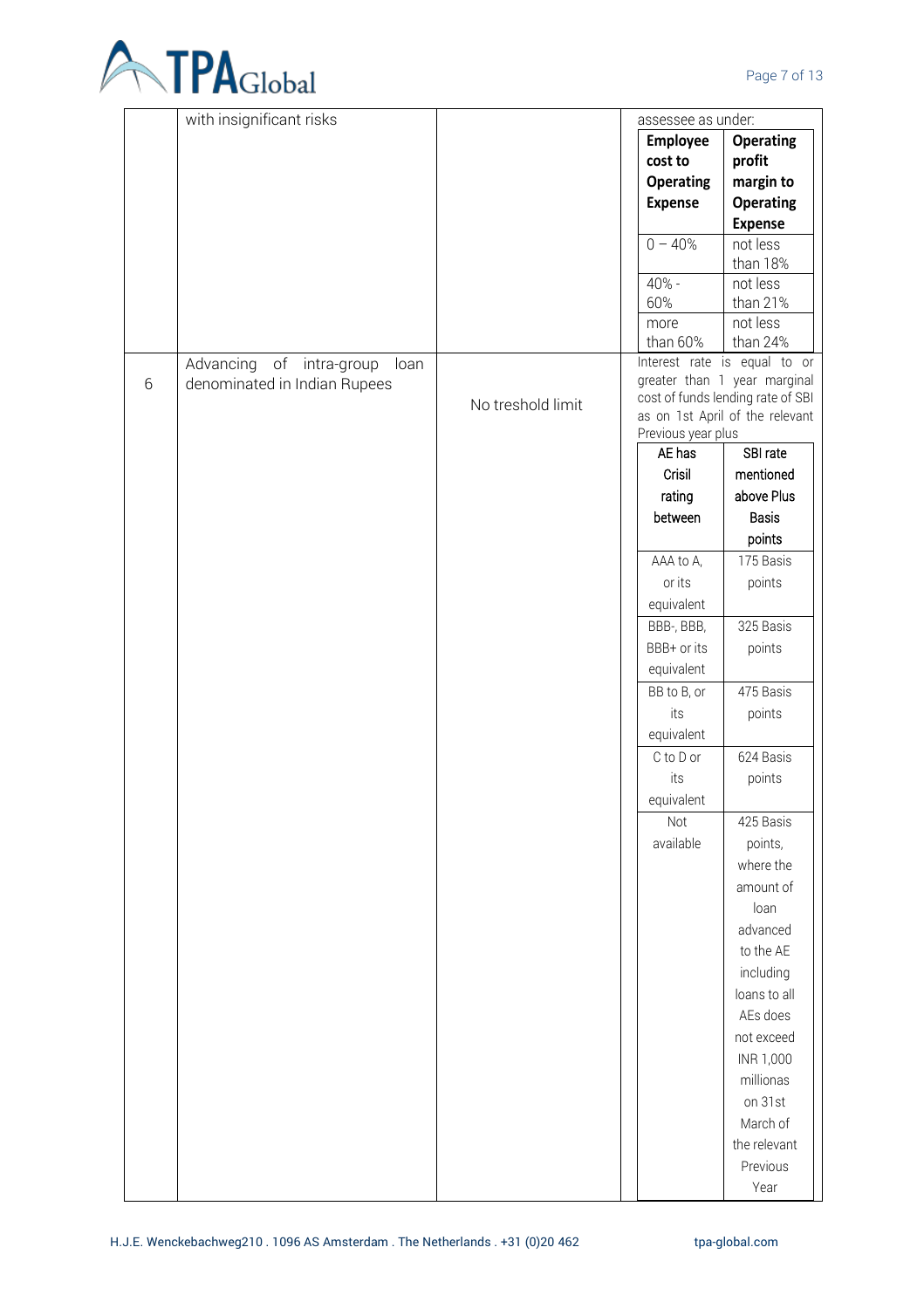

| 7  | Advancing of intra-group<br>loan      |                    |                                   | Interest rate is equal to or<br>greater than 6 months London |
|----|---------------------------------------|--------------------|-----------------------------------|--------------------------------------------------------------|
|    | denominated in Foreign Currency       | No treshold limit  |                                   | Inter-Bank Offer Rate of relevant                            |
|    |                                       |                    |                                   | foreign currency plus below                                  |
|    |                                       |                    | mentioned basis point             |                                                              |
|    |                                       |                    | <b>AE</b><br>has                  | London                                                       |
|    |                                       |                    | Crisil rating                     | Inter Bank                                                   |
|    |                                       |                    | between                           | rate                                                         |
|    |                                       |                    |                                   | mentioned                                                    |
|    |                                       |                    |                                   | above Plus                                                   |
|    |                                       |                    |                                   | basis points                                                 |
|    |                                       |                    | AAA to A,                         | 150 Basis                                                    |
|    |                                       |                    | its<br>or                         | points                                                       |
|    |                                       |                    | equivalent                        |                                                              |
|    |                                       |                    | BBB-, BBB,                        | <b>Basis</b><br>300                                          |
|    |                                       |                    | BBB+ or its                       | points                                                       |
|    |                                       |                    | equivalent                        |                                                              |
|    |                                       |                    | BB to B or                        | <b>Basis</b><br>450                                          |
|    |                                       |                    | its                               | points                                                       |
|    |                                       |                    | equivalent                        |                                                              |
|    |                                       |                    | C to D or its                     | 600<br><b>Basis</b>                                          |
|    |                                       |                    | equivalent                        | points                                                       |
|    |                                       |                    | Not                               | 400 Basis                                                    |
|    |                                       |                    | available                         | points,                                                      |
|    |                                       |                    |                                   | where the                                                    |
|    |                                       |                    |                                   | amount of<br>loan                                            |
|    |                                       |                    |                                   | advanced                                                     |
|    |                                       |                    |                                   | to the AE                                                    |
|    |                                       |                    |                                   |                                                              |
|    |                                       |                    |                                   | including<br>loans to all                                    |
|    |                                       |                    |                                   | AEs does                                                     |
|    |                                       |                    |                                   | not exceed                                                   |
|    |                                       |                    |                                   | INR 1,000                                                    |
|    |                                       |                    |                                   | millionas                                                    |
|    |                                       |                    |                                   | on 31st                                                      |
|    |                                       |                    |                                   | March of                                                     |
|    |                                       |                    |                                   | the relevant                                                 |
|    |                                       |                    |                                   | Previous                                                     |
|    |                                       |                    |                                   | Year                                                         |
| 8  | Providing<br>explicit<br>corporate    |                    | The commission or fee             |                                                              |
|    | wholly<br>guarantee<br>owned<br>to    | No threshold limit | declaredin relation to the        |                                                              |
|    | subsidiary (WOS)                      |                    | international transaction is at   |                                                              |
|    |                                       |                    | the rate of 1% or more per        |                                                              |
|    |                                       |                    | annum on the amount<br>quaranteed |                                                              |
| 9  | Provision of specified contract R&D   |                    | 24% or more of Operating          |                                                              |
|    | services wholly or partly relating to | Upto INR 2 Billion | Profit by Operating Expenses      |                                                              |
|    | software<br>development<br>with       |                    |                                   |                                                              |
|    | insignificant risks                   |                    |                                   |                                                              |
| 10 | Provision of contract R&D services    |                    | 24% or more of Operating          |                                                              |
|    | wholly or partly relating to generic  | Upto INR 2 Billion | Profit by Operating Expenses      |                                                              |
|    | pharmaceutical<br>with<br>drugs       |                    |                                   |                                                              |
|    | insignificant risks                   |                    |                                   |                                                              |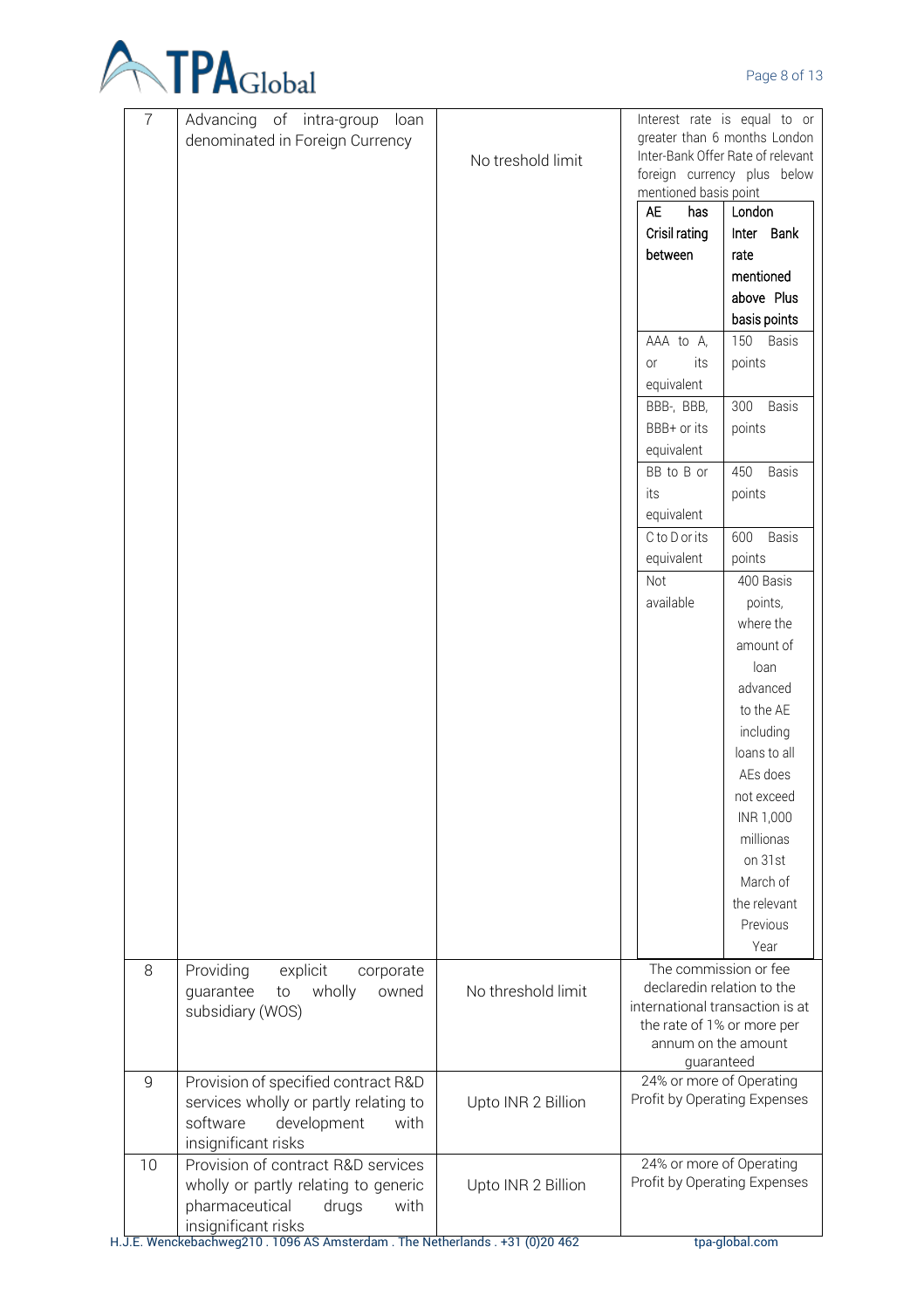

| 11                | Manufacture and export of core<br>auto components    | No threshold limit                             | 12% or more of Operating<br>Profit to Operating expense                                                                                                                                                                                                                             |
|-------------------|------------------------------------------------------|------------------------------------------------|-------------------------------------------------------------------------------------------------------------------------------------------------------------------------------------------------------------------------------------------------------------------------------------|
| $12 \overline{ }$ | Manufacture and export of noncore<br>auto components | No threshold limit                             | 8.5% or more of Operating<br>Profit to Operating expense                                                                                                                                                                                                                            |
| 13                | Receipt of low value intra group<br>services         | Upto INR 100 Million<br>(including the Markup) | Markup not exceeding 5% of<br>cost pool<br>Provided cost pooling<br>method, exclusion of<br>shareholder cost & duplicate<br>cost from the cost pool and<br>reasonableness of allocation<br>keys for allocation of cost to<br>assessee by overseas AE is<br>certified by accountant. |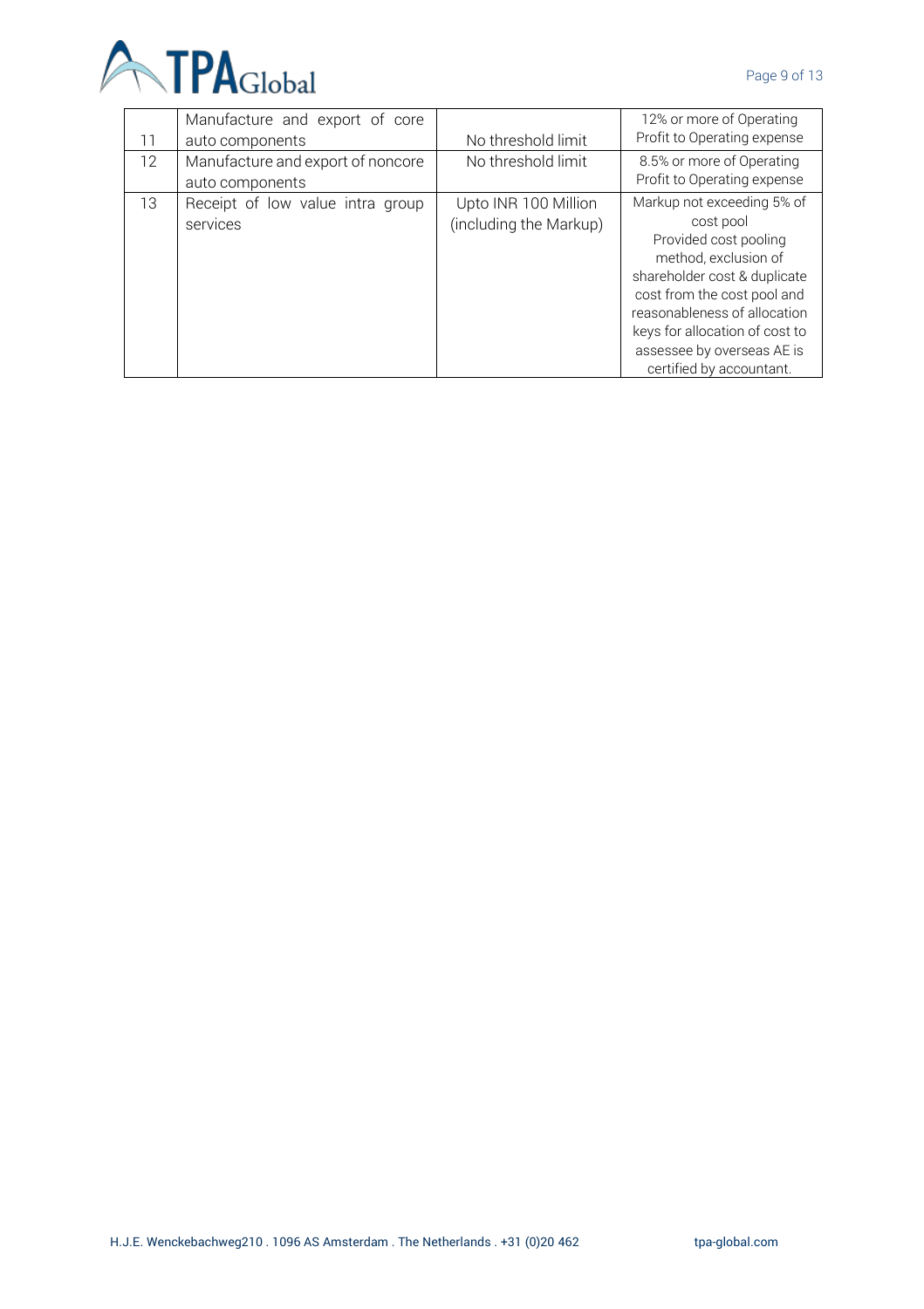

## Documentation and Disclosure Requirements

#### **Disclosures**

An accountant's report is required to be furnished by the tax return due date (i.e., 30 November 2018) that provides details on the international related party transactions and provides an opinion on whether the required documentation has been maintained by the taxpayer.

#### Level of Documentation

The Indian TP regulations require every person who has entered into an international transaction to maintain prescribed information/documents for substantiating the arm's length price of its transactions with the related parties. A new section 286 has been inserted in ITA 1961 which will be applicable from FY 2016-17 onwards which provides for Master File and CbCR documentation. The TP documentation required under Indian legislation is:

## a) Local file

There is no specific amendment in relation to the Local File after BEPS Action 13. It is, therefore, presumed that the current filing requirements as set out in section 92D of the ITA 1961 will continue to apply. The documentation is required to be prepared and maintained by 30th November following the year in which the transactions are entered into.

Rule 10D of the Income Tax Rule, 1962, provides in more detail the nature of the information that is required to be maintained by taxpayers who enter into international related party transactions that are valued at more than INR10 million. This includes:

Principal Documentation

- Nature and terms of the transaction;
- Profile of the multinational/domestic group name, address and legal status of each of the associated enterprises within the group;
- Description of industry and business of associated enterprise;
- Description of functions performed, risks assumed and assets employed by the assesse and the associated enterprise;
- Record of economic analyses, forecasts and estimates used by the assesse, which may have a bearing on the international transaction;
- Pricing methods considered and method selected;
- Record of working, comparable and adjustments made to arrive at the arm's length price;
- Description of assumptions, policies and price negotiations that influenced pricing; and
- Details of ownership structure of the assesse enterprise.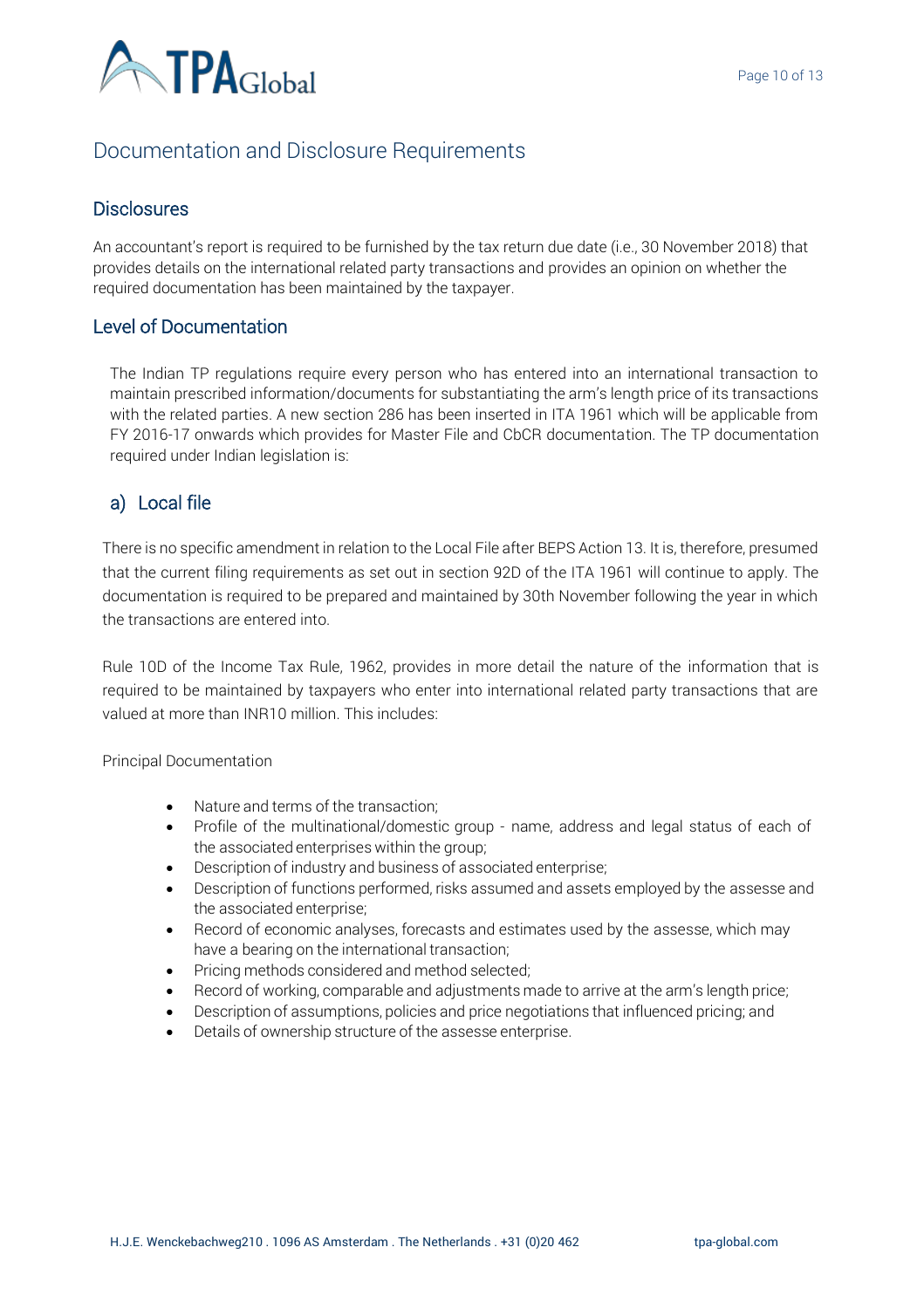

Supporting documentation - The information would need to be supported by authentic documentation including:

- Official publications, databases from the Government of the country of residence of the associated enterprise or any other country;
- Market research studies brought out by institutions of national and international repute;
- Price publications, including stock exchange and commodity market quotes;
- Published accounts and financial statements, agreements and contracts between the associated enterprises; and
- Agreements and contracts entered into with associated enterprises.

#### Record Keeping

The relevant documentation should be maintained for 8 years from the end of the financial year in which the tax return is filed.

#### b) Master File

To be filed on or before the due date for filing the return of Income, except for the FY 2016-17(AY 2017- 18) which is on or before 31<sup>st</sup> March 2018.

| Eligible entity                                                                                                                                                                                                                                                                                                                                                      | Form No.                                                                                                                                                                            | Due date of furnishing                                                                                                                                                                                   |  |  |
|----------------------------------------------------------------------------------------------------------------------------------------------------------------------------------------------------------------------------------------------------------------------------------------------------------------------------------------------------------------------|-------------------------------------------------------------------------------------------------------------------------------------------------------------------------------------|----------------------------------------------------------------------------------------------------------------------------------------------------------------------------------------------------------|--|--|
| In case there is one constituent entity                                                                                                                                                                                                                                                                                                                              |                                                                                                                                                                                     |                                                                                                                                                                                                          |  |  |
| 1. Constituent entity (CE) of an<br>international group whether or<br>not it satisfies the threshold<br>applicability as stated below in<br>point 2.                                                                                                                                                                                                                 | Part A of the Form No.3CEAA<br>Requires the disclosure of<br>basic details such as:<br>-Name of the group<br>-Number of CEs in India<br>-Name, addresses and<br>PAN of CEs in India | To be filed on or before the<br>due date for filing the return<br>of Income, except for the FY<br>2016-17(AY 2017-18) which is<br>on or before 31 March 2018.                                            |  |  |
| 2. A constituent entity, having:<br>a. Consolidated group revenue of<br>more than INR 5001 crore for the<br>accounting year; and,<br>b.Aggregate value of<br>innternational transactions<br>during the accounting<br>year:<br>- Exceeds INR 50 crore; or<br>- Exceeds INR 10 crore in respect<br>of purchase, sale, transfer, lease<br>or use of intangible property | Part B of the Form No.3CEAA<br>To be filed by those CEs which<br>satisfy both of the thresholds.                                                                                    | To be filed on or before the<br>due date for filing the return<br>of Income, except for the FY<br>2016-17 which is on or before<br>31stMarch 2018.                                                       |  |  |
|                                                                                                                                                                                                                                                                                                                                                                      | In case there are more than one Constituent entity in India:                                                                                                                        |                                                                                                                                                                                                          |  |  |
| 1. In case there are more than<br>one constituent entities resident<br>in India, designated constituent<br>entity will file an intimation to<br>Director General of Income tax                                                                                                                                                                                       | - Form No. 3CEAB<br>(Intimation to be filed by<br>Designated CE)<br>- Form No. 3CEAA (Part A<br>and Part B as applicable)                                                           | Form No. 3CEAB - at least 30<br>days before the due date of<br>filing the report i.e.:<br>-Form No. 3CEAA, except for FY<br>2016-17 which is on or before<br>1 March 2018<br>-Form No. 3CEAA (Part A and |  |  |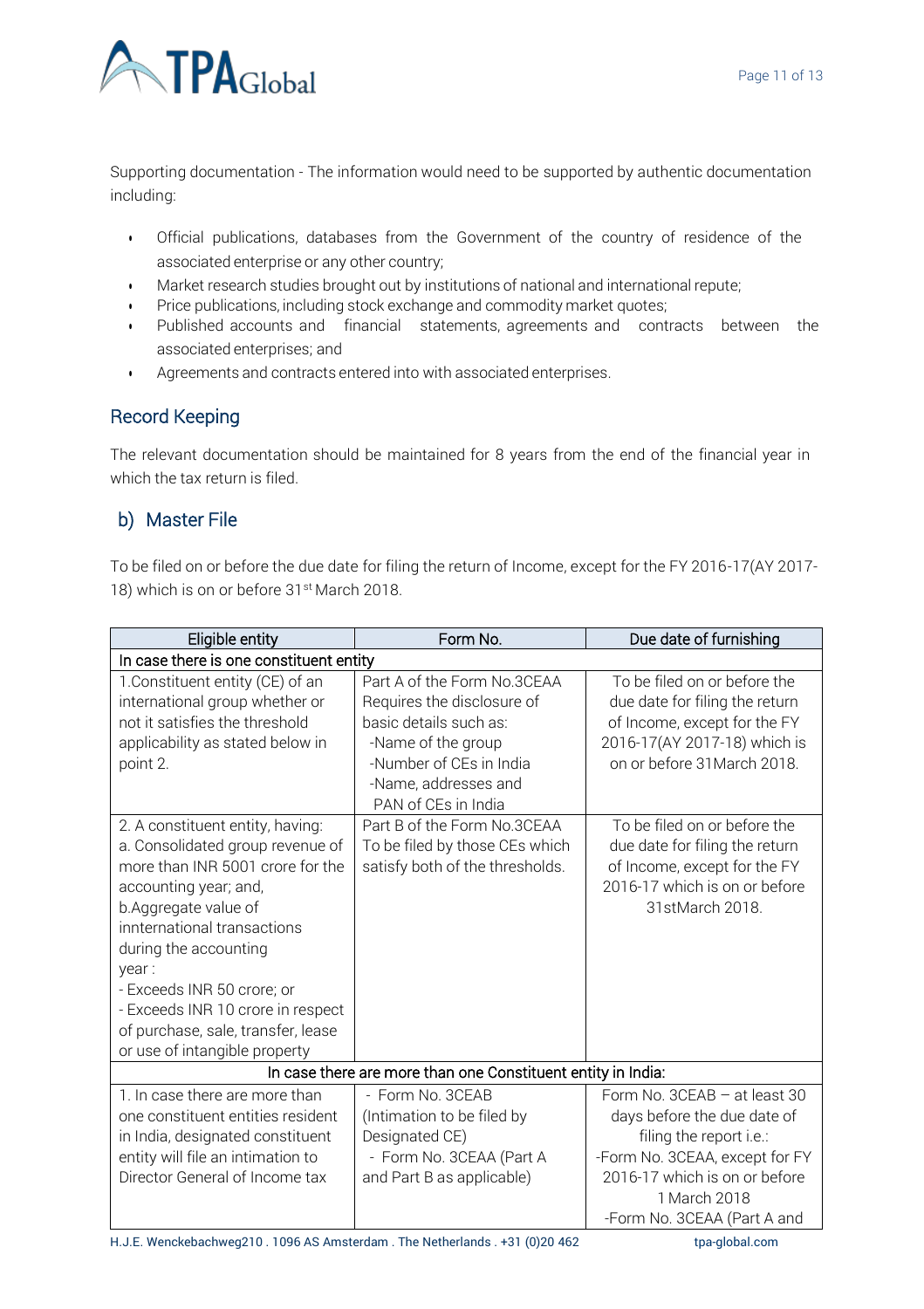

| *Simply Put, if there is only one | Part B) - by due date of      |
|-----------------------------------|-------------------------------|
| CE in India, form 3CEAB is not    | furnishing ROI, except for FY |
| required to be filed.             | 2016-17 which is on or before |
| 2. The designated entity, where   | 31 March 2018.                |
| there are multiple CEs resident   |                               |
| in India.                         |                               |

# c) Country by Country Report ("CBCr")

CbC reporting requirements would apply to an international group for an accounting year, if the total consolidated group revenue, as reflected in the consolidated financial statement for the preceding accounting year exceeds INR55 billion

| Eligible entity                                                                                                                                                                                                                    | Form No.                                                                                                                                                                                                                                                                                                                                                                                       | Due date of furnishing                                                                                                                                                                                                                                 |
|------------------------------------------------------------------------------------------------------------------------------------------------------------------------------------------------------------------------------------|------------------------------------------------------------------------------------------------------------------------------------------------------------------------------------------------------------------------------------------------------------------------------------------------------------------------------------------------------------------------------------------------|--------------------------------------------------------------------------------------------------------------------------------------------------------------------------------------------------------------------------------------------------------|
| 1. Every Constituent entity<br>resident in India, of an<br>international group, whose<br>parent is a non-resident<br>(Section 286(1))                                                                                              | Form No. 3CEAC. Vide this form<br>the Constituent entity will<br>intimate:<br>whether it is the alternate<br>reporting entity of the<br>international group; or<br>The details of the parent<br>$\bullet$<br>entity or the alternate<br>reporting entity as the case<br>may be, of the<br>international group, and the<br>country or territory of<br>which, the said entities are<br>resident. | January 31 following the<br>relevant fiscal year                                                                                                                                                                                                       |
| 2. Parent entity, or alternate<br>reporting entity, which is<br>resident in India (Section 286(2)                                                                                                                                  | Form 3CEAD for every reporting<br>accounting year                                                                                                                                                                                                                                                                                                                                              | Within 12 months from the end<br>of the reporting accounting year<br>- March 31 following the<br>relevant fiscal year                                                                                                                                  |
| 3. Constituent entity resident in<br>India, of an international group,<br>whose parent entity is not<br>resident in India -<br>Specified cases [Section 286 (4)<br>i.e. no agreement for exchange<br>of CbCR or systematic failure | In case there are more than one<br>CEs resident in India, the<br>international group may opt to<br>designate a CE, wherein the<br>Form 3CEAD has to be filed only<br>by the designated CE.<br>Intimation of the designated<br>entity needs to be filed by the<br>designated CE in Form3CEAE                                                                                                    | Within 12 months from the end<br>of the reporting accounting year<br>- March 31 following the<br>relevant fiscal year.<br>For filing of intimation of<br>designated CE in Form 3CEAE -<br>the due date of filing this form<br>has not been prescribed. |